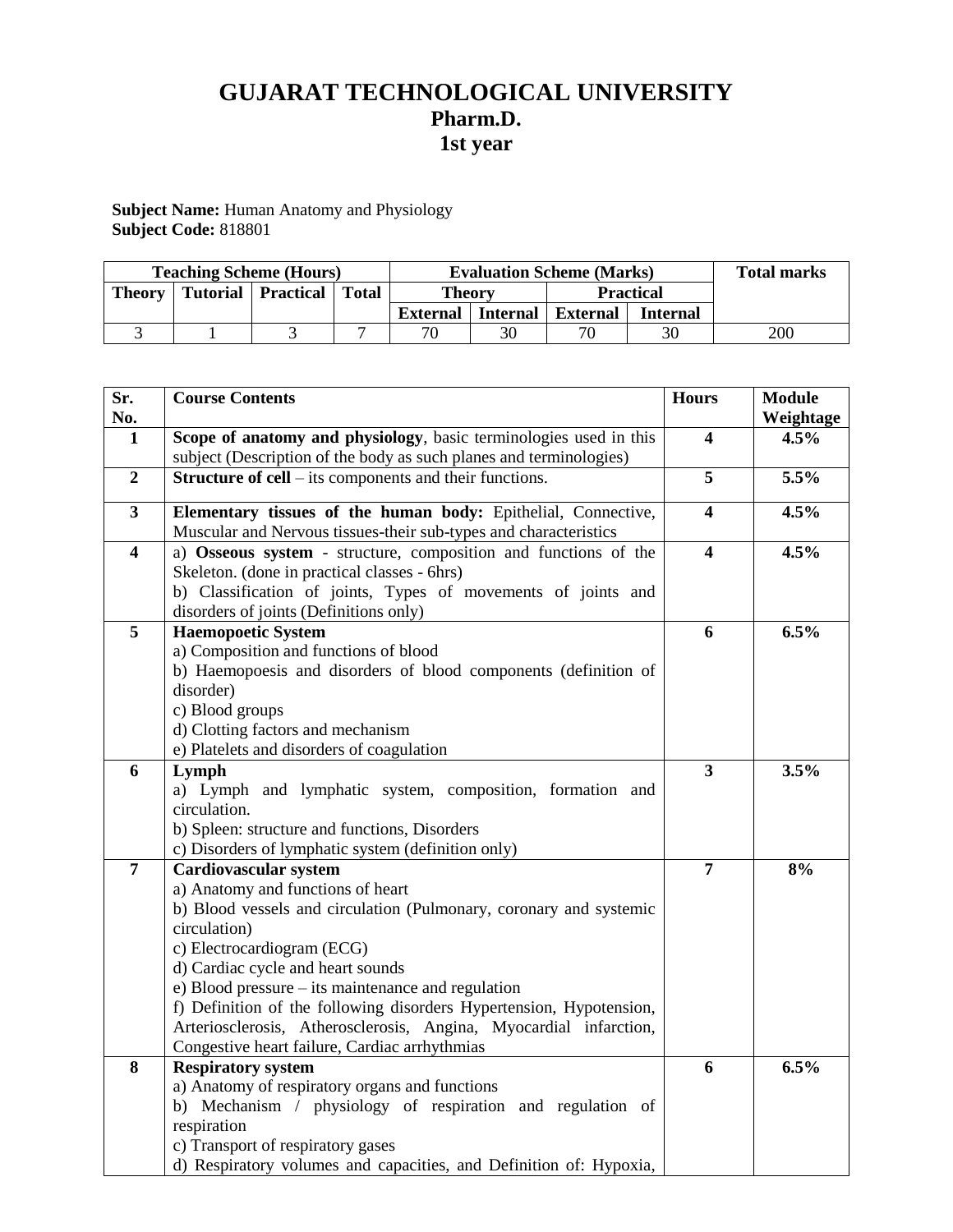|    | Asphyxia, Dybarism, Oxygen therapy and resuscitation.               |                         |      |
|----|---------------------------------------------------------------------|-------------------------|------|
| 9  | <b>Digestive system</b>                                             | 6                       | 6.5% |
|    | a) Anatomy and physiology of GIT                                    |                         |      |
|    | b) Anatomy and functions of accessory glands of GIT                 |                         |      |
|    | c) Digestion and absorption                                         |                         |      |
|    | d) Disorders of GIT (definitions only)                              |                         |      |
| 10 | Nervous system                                                      | 9                       | 10%  |
|    | a) Definition and classification of nervous system                  |                         |      |
|    | b) Anatomy, physiology and functional areas of cerebrum             |                         |      |
|    | c) Anatomy and physiology of cerebellum                             |                         |      |
|    | d) Anatomy and physiology of mid brain                              |                         |      |
|    | e) Thalamus, hypothalamus and Basal Ganglia                         |                         |      |
|    | f) Spinal card: Structure & reflexes - mono-poly-planter            |                         |      |
|    | g) Cranial nerves - names and functions                             |                         |      |
|    | h) ANS - Anatomy & functions of sympathetic & parasympathetic       |                         |      |
|    | N.S.                                                                |                         |      |
| 11 | <b>Urinary system</b>                                               | 6                       | 6.5% |
|    | a) Anatomy and physiology of urinary system                         |                         |      |
|    | b) Formation of urine                                               |                         |      |
|    | c) Renin Angiotensin system – Juxtaglomerular apparatus - acid base |                         |      |
|    | <b>Balance</b>                                                      |                         |      |
|    | d) Clearance tests and micturition                                  |                         |      |
| 12 | <b>Endocrine system</b>                                             | 7                       | 8%   |
|    | a) Pituitary gland                                                  |                         |      |
|    | b) Adrenal gland                                                    |                         |      |
|    | c) Thyroid and Parathyroid glands                                   |                         |      |
|    | d) Pancreas and gonads                                              |                         |      |
| 13 | <b>Reproductive system</b>                                          | 8                       | 9%   |
|    | a) Male and female reproductive system                              |                         |      |
|    | b) Their hormones – Physiology of menstruation                      |                         |      |
|    | c) Spermatogenesis & Oogenesis                                      |                         |      |
|    | d) Sex determination (genetic basis)                                |                         |      |
|    | e) Pregnancy and maintenance and parturition                        |                         |      |
|    | f) Contraceptive devices                                            |                         |      |
| 14 | Sense organs                                                        | 6                       | 6.5% |
|    | a) Eye b) Ear c) Skin d) Tongue & Nose                              |                         |      |
| 15 | <b>Skeletal muscles</b>                                             | 5                       | 5.5% |
|    | a) Histology                                                        |                         |      |
|    | b) Physiology of Muscle contraction                                 |                         |      |
|    | c) Physiological properties of skeletal muscle and their disorders  |                         |      |
|    | (definitions)                                                       |                         |      |
| 16 | <b>Sports physiology</b>                                            | $\overline{\mathbf{4}}$ | 4.5% |
|    | a) Muscles in exercise, Effect of athletic training on muscles and  |                         |      |
|    | muscle performance,                                                 |                         |      |
|    | b) Respiration in exercise, CVS in exercise, Body heat in exercise, |                         |      |
|    | Body fluids and salts in exercise,                                  |                         |      |
|    | c) Drugs and athletics                                              |                         |      |
|    |                                                                     |                         |      |

## **Course Materials:**

## **Text books**

1. Tortora Gerard J. and Nicholas, P. Principles of anatomy and physiology Publisher Harpercollins college New York.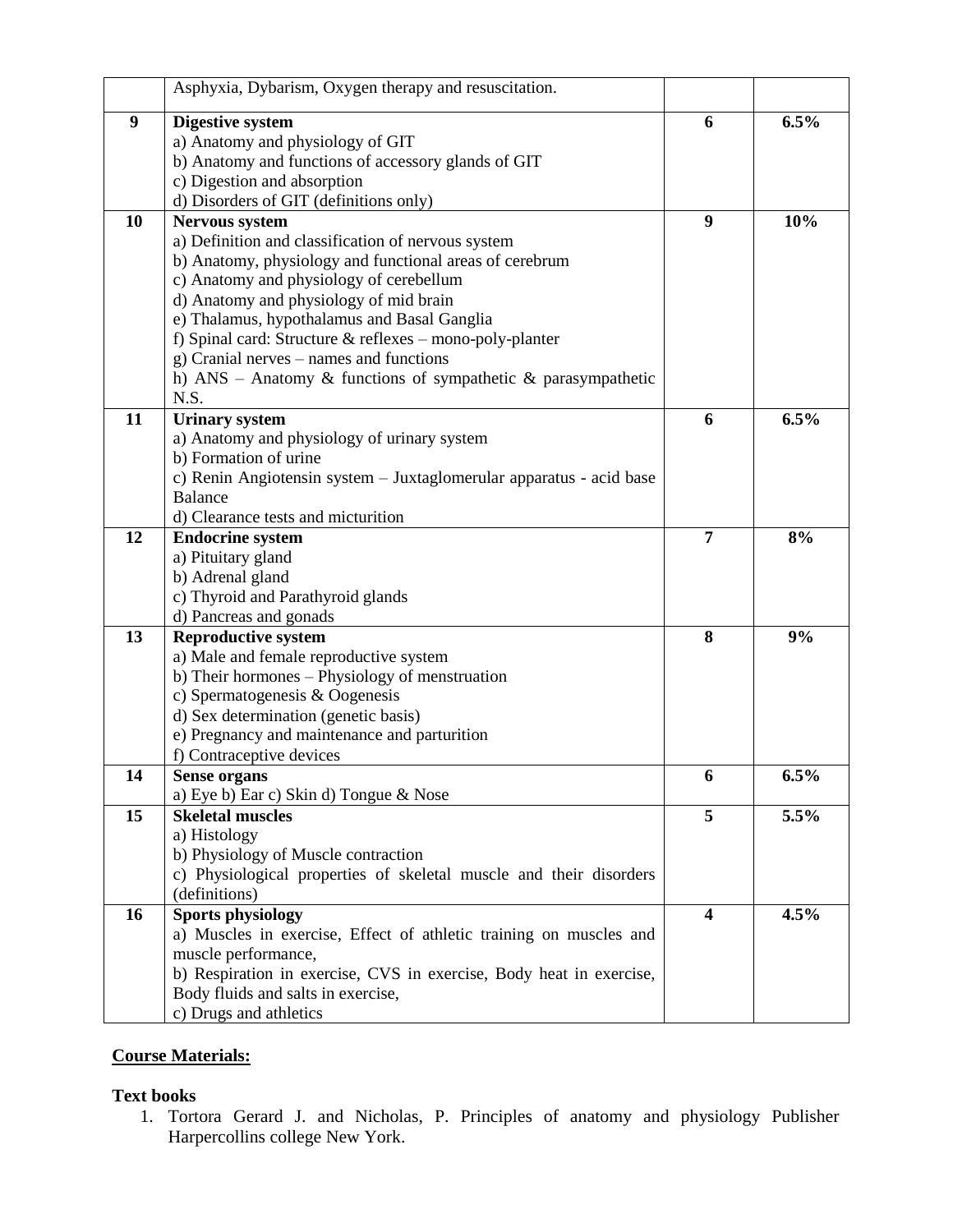2. Wilson, K.J.W. Ross and Wilson's foundations of anatomy and physiology. Publisher: Churchill Livingstone, Edinburg.

#### **Reference books**

- 1. Guyton Arthur, C. *Physiology of human body*. Publisher: Holtsaunders.
- 2. Chatterjee C.C. *Human physiology*. Volume 1&11. Publisher: medical allied agency, Calcutta.
- 3. Peter L. Williams, Roger Warwick, Mary Dyson and Lawrence, H.
- 4. *Gray's anatomy.* Publisher: Churchill Livingstone, London.

### **Pharm.D. 1st year HUMAN ANATOMY PHYSIOLOGY**

## *Practical (3 Hours/ Week, 6 Credits, 90 Hours)*

| Sr. No.                 | <b>Experiments</b>                                                                                |  |  |  |
|-------------------------|---------------------------------------------------------------------------------------------------|--|--|--|
| $\mathbf{1}$            | Study of tissues of human body                                                                    |  |  |  |
|                         | (a) Epithelial tissue. (b) Muscular tissue.                                                       |  |  |  |
| $\overline{2}$          | Study of tissues of human body                                                                    |  |  |  |
|                         | (a) Connective tissue. (b) Nervous tissue.                                                        |  |  |  |
| $\mathbf{3}$            | Study of appliances used in hematological experiments.                                            |  |  |  |
| $\overline{\mathbf{4}}$ | Determination of W.B.C. count of blood.                                                           |  |  |  |
| $\overline{5}$          | Determination of R.B.C. count of blood.                                                           |  |  |  |
| 6                       | Determination of differential count of blood.                                                     |  |  |  |
| $\overline{7}$          | Determination of                                                                                  |  |  |  |
|                         | (a) Erythrocyte Sedimentation Rate. (b) Hemoglobin content of Blood. (c) Bleeding time &          |  |  |  |
|                         | Clotting time.                                                                                    |  |  |  |
| 8                       | Determination of (a) Blood Pressure. (b) Blood group.                                             |  |  |  |
| 9                       | Study of various systems with the help of charts, models & specimens                              |  |  |  |
|                         | (a) Skeleton system part I-axial skeleton. (b) Skeleton system part II-appendicular skeleton. (c) |  |  |  |
|                         | Cardiovascular system. (d) Respiratory system. (e) Digestive system. (f) Urinary system. (g)      |  |  |  |
|                         | Nervous system. (h) Special senses. (i) Reproductive system.                                      |  |  |  |
| 10                      | Study of different family planning appliances.                                                    |  |  |  |
| 11                      | To perform pregnancy diagnosis test.                                                              |  |  |  |
| 12                      | Study of appliances used in experimental physiology.                                              |  |  |  |
| 13                      | To record simple muscle curve using gastroenemius sciatic nerve preparation.                      |  |  |  |
| 14                      | To record simple summation curve using gastroenemius sciatic nerve preparation.                   |  |  |  |
| 15                      | To record simple effect of temperature using gastroenemius sciatic nerve preparation.             |  |  |  |
| 16                      | To record simple effect of load & after load using gastroenemius sciatic nerve preparation.       |  |  |  |
| 17                      | To record simple fatigue curve using gastroenemius sciatic nerve preparation.                     |  |  |  |